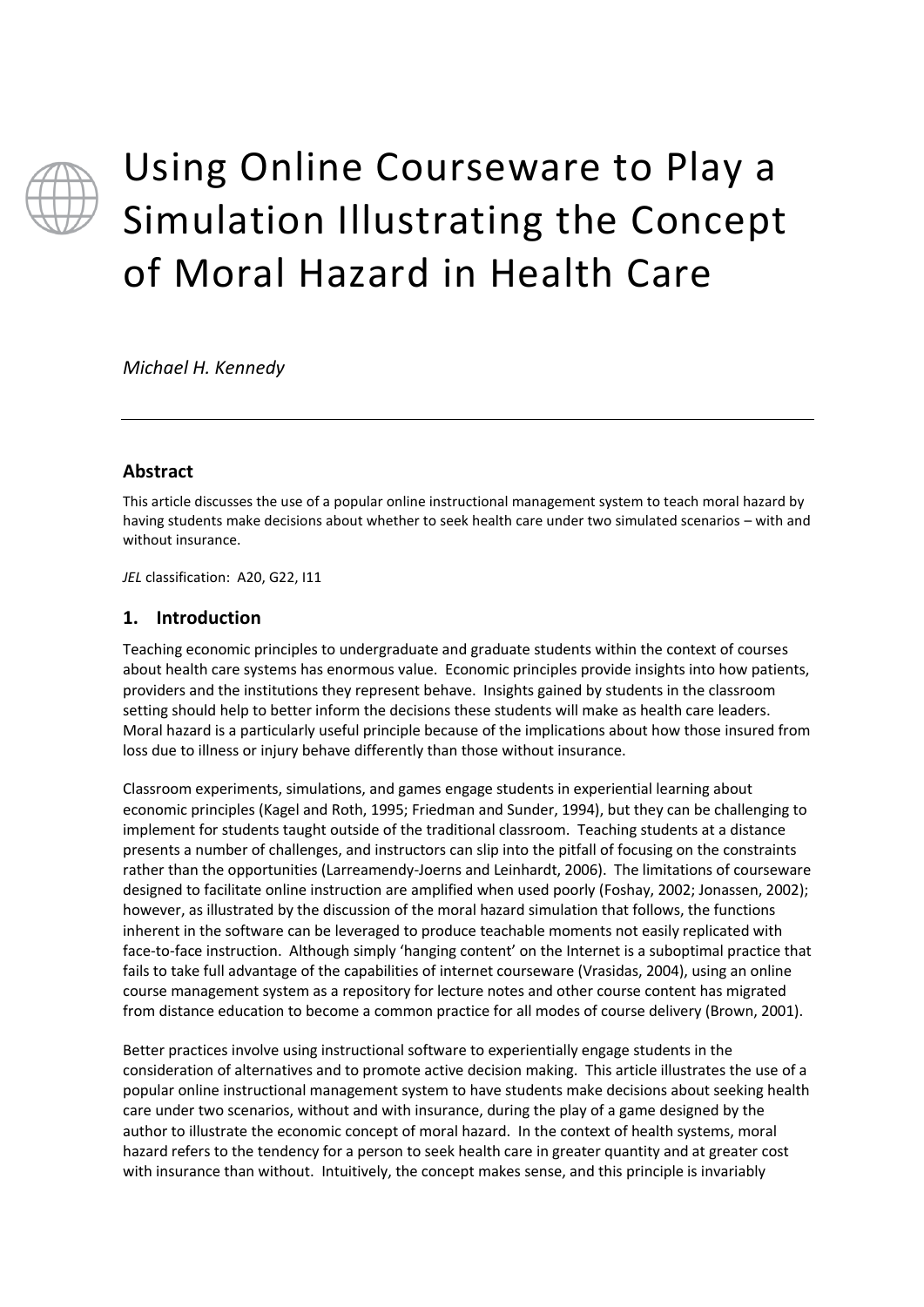illustrated in popular health economics and health systems texts (Feldstein, 2005; Folland *et al.*, 2010; Henderson, 2009; Morrisey, 2007), including the text used in one of the courses in which the online simulation is played to illustrate moral hazard (Getzen, 2010). Student play of the game represents an adaptation of experimental economics facilitated by the online courseware. Game play becomes a classroom experiment to determine whether students behave as predicted by the principle of moral hazard. Ortmann and Colandar (1997, p. 449) suggest that providing a classroom environment in which students experience economics has pedagogical advantages, and that 'experiments demonstrate to students subtleties that would otherwise be missed'.

The goals of this article are to:

- 1. describe how the online courseware was adapted to facilitate asynchronous, online play of the game by the students;
- 2. determine whether the results are reflective of behaviour influenced by moral hazard; and
- 3. determine the strategies used by the students while playing the game without and with insurance.

# **2. Playing the game**

#### *Set-up*

The game used to illustrate moral hazard is played in two parts – Part 1 is entitled 'Out-of-Pocket' and Part 2 is entitled 'Coinsurance and Deductibles'. Each student plays both parts of the game. The 'Outof-Pocket' scenario is initiated with the instructions:

Players are self-employed contractors. Each player begins the simulation with an economic value of \$10,000 and makes \$3,000 quarterly. Each illness erodes the player's economic value through lost productivity ('Cost of Illness to Player') and each health care visit has the costs indicated by 'Cost of Care.' Players also have the option of undergoing an annual physical each year. Seeking care has an associated hourly time cost assessed at \$10 per hour. Seeking care eliminates the cost of the illness to the player ('Cost of Illness to Player'). Each player makes \$3000 a quarter and pays for health care out-of-pocket. Your goal is to maximise the 'Player's Cumulative Economic Value' at the close of the game.

The 'Coinsurance and Deductibles' scenario is initiated with the instructions:

Players are self-employed contractors. Each player begins the simulation with an economic value of \$10,000 and makes \$3,000 quarterly. Each illness erodes the player's economic value through lost productivity ('Cost of Illness to Player') and each health care visit has the costs indicated by 'Cost of Care'. Seeking care has an associated hourly time cost assessed at \$10 per hour. Players also have the option of undergoing an annual physical each year (to which the deductible and coinsurance apply). Seeking care eliminates the cost of the illness to the player ('Cost of Illness to Player'). Each player makes \$2500 quarterly after a quarterly contribution of \$500 to health insurance. The player pays for the care received until a \$75 annual deductible is reached; thereafter, the health insurance pays 80% and the player pays 20%. Your goal is to maximise the 'Player's Cumulative Economic Value' at the close of the game.

Game play is designed to illustrate the differences in players' responses to seeking health care when paying out-of-pocket and when paying a premium to be covered by insurance with a coinsurance and deductible. The game is played using Blackboard®, the online learning system software whose use is pervasive throughout the United States system of higher education. The Test function in Blackboard®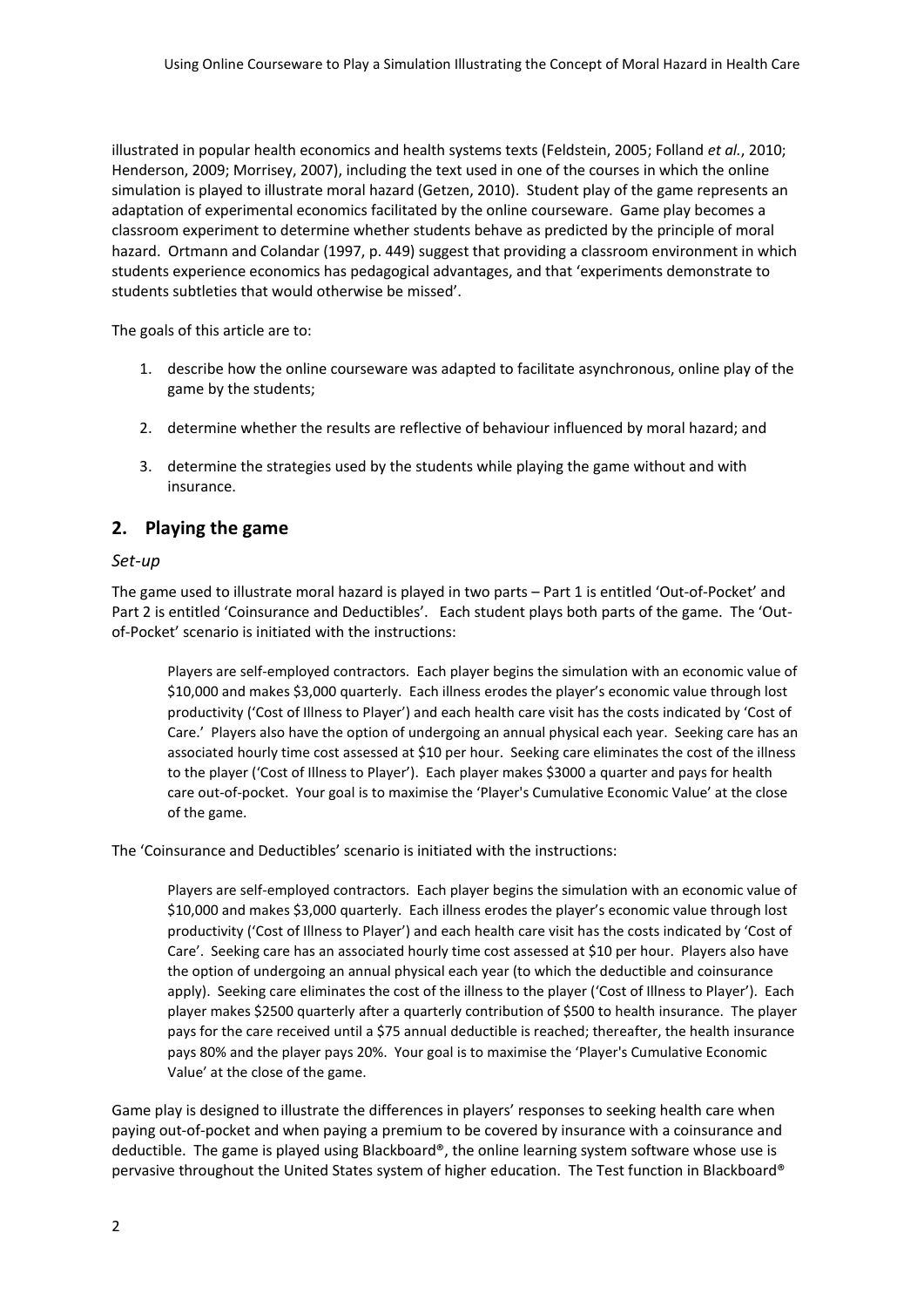was used to improve an earlier version of the game which employed the static presentation of symptoms to players via spreadsheet (Kennedy *et al.*, 2005). Use of the Test function facilitated the random presentation of symptoms at each of 12 health events to which players responded. This produced a more realistic scenario than the earlier version of the game which used a spreadsheet to present the symptoms experienced by the players all at once. Astute players could game the earlier version of the simulation by looking ahead to see which symptoms would occur in the future. If player responses illustrate moral hazard in the current version of the game, then this result is produced within a more realistic simulation environment. Game play via internet courseware also improved recording of player responses.

In the current version of the game, three years in the life of the player are simulated. Under both the 'Out-of-Pocket' and 'Coinsurance and Deductibles' scenarios, the player sequentially 'experiences' a quarterly health event presented randomly as one of 12 possible symptoms. Each presenting symptom is identified as *Symptom A* or *Symptom B, …* through to *Symptom L.*

| <b>Health Event</b> | <b>Cost of Illness to</b><br>Player | <b>Cost of Care</b> | <b>Time Cost in</b><br><b>Hours</b> |
|---------------------|-------------------------------------|---------------------|-------------------------------------|
| Symptom A           | \$75                                | \$80                | 2                                   |
| Symptom B           | \$65                                | \$65                | 1                                   |
| Symptom C           | \$110                               | \$60                | 2                                   |
| Symptom D           | \$95                                | \$70                | 2                                   |
| Symptom E           | \$65                                | \$50                | 2                                   |
| Symptom F           | \$200                               | \$220               | 3                                   |
| Symptom G           | \$55                                | \$20                | $\mathbf{1}$                        |
| Symptom H           | \$25                                | \$10                | $\mathbf{1}$                        |
| Symptom I           | \$35                                | \$40                | $\mathbf{1}$                        |
| Symptom J           | \$70                                | \$30                | 2                                   |
| Symptom K           | \$25                                | \$25                | $\mathbf{1}$                        |
| Symptom L           | \$40                                | \$25                | 1                                   |

### **Table 1:** Presenting symptoms

The player is also provided additional information characterising each symptom – the cost of illness to the player if health care is not sought, the cost of care if health care is sought, and the time cost in hours (valued at \$10 an hour) if health care is sought. Figure 1 illustrates the typical presentation of a symptom by the courseware.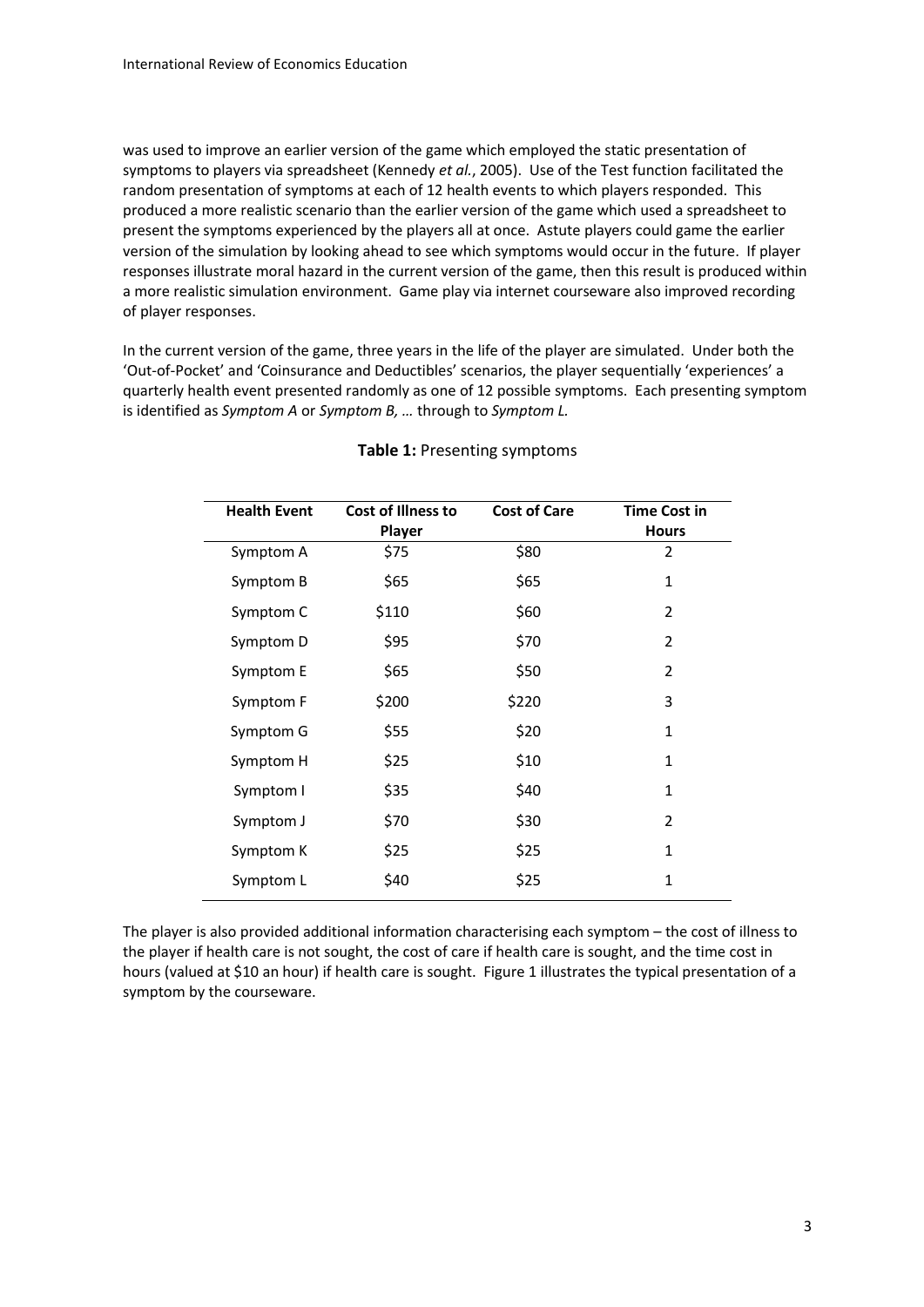| Figure 1: Presentation of a symptom by the courseware |  |  |
|-------------------------------------------------------|--|--|
|-------------------------------------------------------|--|--|

|                                    | My Blackboard My Courses Blackboard Support ECU Libraries                                                                                                                |                  |      |
|------------------------------------|--------------------------------------------------------------------------------------------------------------------------------------------------------------------------|------------------|------|
| POCKET) GAME                       | 2009 SPRING HEALTH CARE PAYMENT SYSTEMS *601* (HSMA3020601200930) > CONTROL PANEL > PREVIEW ASSESSMENT: WHOSE MONEY IS IT? [OUT-OF-                                      |                  |      |
|                                    | @ Preview Assessment: Whose Money Is It? [Out-of-Pocket] Game                                                                                                            |                  |      |
| Name                               | Whose Money Is It? [Out-of-Pocket] Game                                                                                                                                  |                  |      |
| <b>Instructions</b>                | As symptoms are presented, indicate your decision to seek health care (yes or no). Record your<br>answer and the economic consequences on the "Out-of-Pocket" worksheet. |                  |      |
| <b>Multiple Attempts</b>           | Not allowed. This Test can only be taken once.                                                                                                                           |                  |      |
| <b>Force Completion</b>            | This Test can be saved and resumed later.                                                                                                                                |                  |      |
|                                    | Backtracking Prohibited This Test does not allow backtracking. Changes to the answer after submission are prohibited.                                                    |                  |      |
| <b>Question Completion Status:</b> |                                                                                                                                                                          |                  |      |
| Question 1                         |                                                                                                                                                                          | 0 points         | Save |
| <b>Symptom E:</b>                  |                                                                                                                                                                          |                  |      |
|                                    | Cost of Illness to Player: \$65                                                                                                                                          |                  |      |
| Cost of Care: \$50                 |                                                                                                                                                                          |                  |      |
| Time Cost: 2 hours                 |                                                                                                                                                                          |                  |      |
|                                    | Will you seek health care?                                                                                                                                               |                  |      |
| ⊙ Yes<br>$\circ$ No                |                                                                                                                                                                          |                  |      |
|                                    | Moving to the next question prevents changes to this answer.                                                                                                             | Question 1 of 15 |      |

At each presentation of a symptom, the player is asked 'Will you seek care?' and must submit an answer 'Yes' or 'No'. Depending upon the scenario involved, if the player decides to seek health care, the player pays for the cost of care 'out-of-pocket' or seeks care under the provisions of an insurance policy with a deductible and coinsurance. While submitting the decisions made to seek or forego care as answers to a quiz presented via the courseware, the student also separately records his or her decision on a spreadsheet ledger to track both the economic consequences of that decision and the player's cumulative economic value as shown by Tables 2 and 3 for the respective scenarios.

#### **Table 2:** 'Out-of-pocket' worksheet

| Year           | Health<br>Event | Cost of<br>Illness to<br>Player | Cost of<br>Care | <b>Time Cost</b><br>(Hours) | Value of<br><b>Time</b><br>(\$10/Hour) | Decision to seek<br>health care?<br>Answer<br>"Yes" or "No" | Economic<br>Value of<br>Decision for<br>Player | Quarterly<br><b>Salary</b> | Player's<br><b>Cumulative</b><br>Economic<br>Value |
|----------------|-----------------|---------------------------------|-----------------|-----------------------------|----------------------------------------|-------------------------------------------------------------|------------------------------------------------|----------------------------|----------------------------------------------------|
|                |                 |                                 |                 |                             |                                        |                                                             |                                                |                            | \$10,000                                           |
|                | 1               |                                 |                 |                             |                                        |                                                             |                                                | \$3,000                    |                                                    |
|                | $\overline{2}$  |                                 |                 |                             |                                        |                                                             |                                                | \$3,000                    |                                                    |
| 1              | Annual          |                                 |                 |                             |                                        |                                                             |                                                |                            |                                                    |
|                | Physical        |                                 |                 |                             |                                        |                                                             |                                                |                            |                                                    |
|                | 3               |                                 |                 |                             |                                        |                                                             |                                                | \$3,000                    |                                                    |
|                | 4               |                                 |                 |                             |                                        |                                                             |                                                | \$3,000                    |                                                    |
|                | 1               |                                 |                 |                             |                                        |                                                             |                                                | \$3,000                    |                                                    |
|                | $\overline{2}$  |                                 |                 |                             |                                        |                                                             |                                                | \$3,000                    |                                                    |
|                | Annual          |                                 |                 |                             |                                        |                                                             |                                                |                            |                                                    |
| $\overline{2}$ | Physical        |                                 |                 |                             |                                        |                                                             |                                                |                            |                                                    |
|                | 3               |                                 |                 |                             |                                        |                                                             |                                                | \$3,000                    |                                                    |
|                | 4               |                                 |                 |                             |                                        |                                                             |                                                | \$3,000                    |                                                    |
|                | 1               |                                 |                 |                             |                                        |                                                             |                                                | \$3,000                    |                                                    |
|                | $\overline{2}$  |                                 |                 |                             |                                        |                                                             |                                                | \$3,000                    |                                                    |
|                | Annual          |                                 |                 |                             |                                        |                                                             |                                                |                            |                                                    |
| 3              | Physical        |                                 |                 |                             |                                        |                                                             |                                                |                            |                                                    |
|                | 3               |                                 |                 |                             |                                        |                                                             |                                                | \$3,000                    |                                                    |
|                | $\overline{4}$  |                                 |                 |                             |                                        |                                                             |                                                |                            |                                                    |
|                |                 |                                 |                 |                             |                                        |                                                             |                                                | \$3,000                    |                                                    |
|                |                 |                                 |                 |                             |                                        |                                                             |                                                | Total                      |                                                    |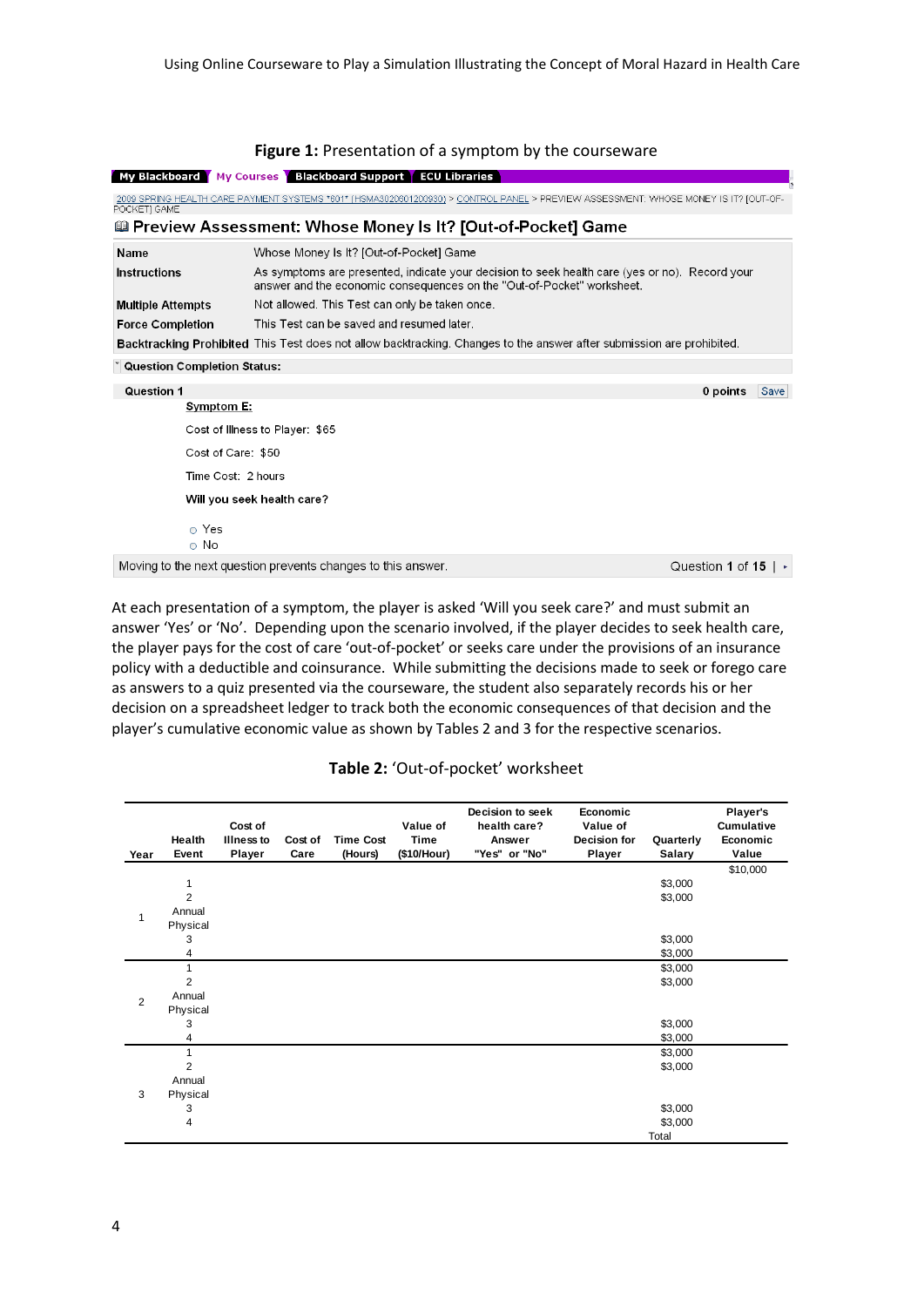| Year | Health<br>Event                           | Cost of<br>Illness to<br>Player | Cost of<br>Care | <b>Time Cost</b><br>(Hours) | Value of<br>Time<br>(\$10/Hour) | Coinsurance<br>(20%) | <b>Deductible</b><br>Remaining | Seek<br>health<br>care?<br>Answer<br>"Yes" or<br>"No" | Economic<br>Value of<br>Decision for<br>Insurer | Economic<br>Value of<br>Decision for<br>Player | Quarterly<br>of<br>insurance | Player's<br><b>Salary Net Cumulative</b><br>Economic<br>Value |
|------|-------------------------------------------|---------------------------------|-----------------|-----------------------------|---------------------------------|----------------------|--------------------------------|-------------------------------------------------------|-------------------------------------------------|------------------------------------------------|------------------------------|---------------------------------------------------------------|
|      | 1<br>$\overline{2}$<br>Annual             |                                 |                 |                             |                                 |                      | \$75                           |                                                       |                                                 |                                                | \$2,500<br>\$2,500           | \$10,000                                                      |
|      | Physical<br>3<br>4                        |                                 |                 |                             |                                 |                      |                                |                                                       |                                                 |                                                | \$2,500<br>\$2,500           |                                                               |
| 2    | $\overline{2}$<br>Annual<br>Physical      |                                 |                 |                             |                                 |                      | \$75                           |                                                       |                                                 |                                                | \$2,500<br>\$2,500           |                                                               |
|      | 3<br>4                                    |                                 |                 |                             |                                 |                      |                                |                                                       |                                                 |                                                | \$2,500<br>\$2,500           |                                                               |
| 3    | 1<br>$\overline{2}$<br>Annual<br>Physical |                                 |                 |                             |                                 |                      | \$75                           |                                                       |                                                 |                                                | \$2,500<br>\$2,500           |                                                               |
|      | 3<br>4                                    |                                 |                 |                             |                                 |                      |                                |                                                       |                                                 |                                                | \$2,500<br>\$2,500<br>Total  |                                                               |

## **Table 3:** 'Coinsurance and deductible' worksheet

The goal for the player is to maximise cumulative economic value at the conclusion of the simulated three years of play. After submitting his or her decision via courseware and updating the spreadsheet ledger, the player responds to the next symptom presented by the software.

At the conclusion of the second, sixth, and tenth quarters, the midyear point of each year, players are presented with the opportunity to undergo an annual physical. The cost of the physical is \$100 plus the hour time cost valued at \$10. There is no short-term cost of illness for declining the physical, because in real life the decision to forgo a physical seldom results in short-term health consequences that erode economic value. As with the presentation of symptoms, the player is asked 'Will you seek care?' and must answer 'Yes' or 'No'. Including the annual physical facilitates the assessment of the value of physical examinations to students playing the game. Since selection of the physical always erodes the player's economic value while foregoing the physical never has an economic impact within the three years of game play, selection of the physical suggests that the player places future value on the physical examination.

Each scenario played concludes after three years of simulated play. Players' responses to the quarterly presentation of a health event (selected randomly with replacement as one of 12 symptoms) and to the three opportunities for an annual physical are recorded by the courseware. The player then submits the spreadsheet ledger, again via the Test function of the courseware, and responds to two questions: 'What strategy did you employ in deciding whether to seek care during the "Out-of-Pocket" game?' and 'What strategy did you employ in deciding whether to seek care during the "Coinsurance and Deductible" game?'

The game was played most recently in the online courseware environment as an assignment for two undergraduate health care payments systems classes (one face-to-face and one distance education) and for a graduate health care systems and problems class conducted as a distance course. The undergraduate classes were coeducational and respectively consisted of 52 face-to-face and 55 distance education junior and senior health services management and health information management programme majors. The graduate course was coeducational and consisted of 25 graduate students pursuing a variety of health services management and health informatics concentrations and certificates at graduate level. Each class of students was graded on their participation in the game.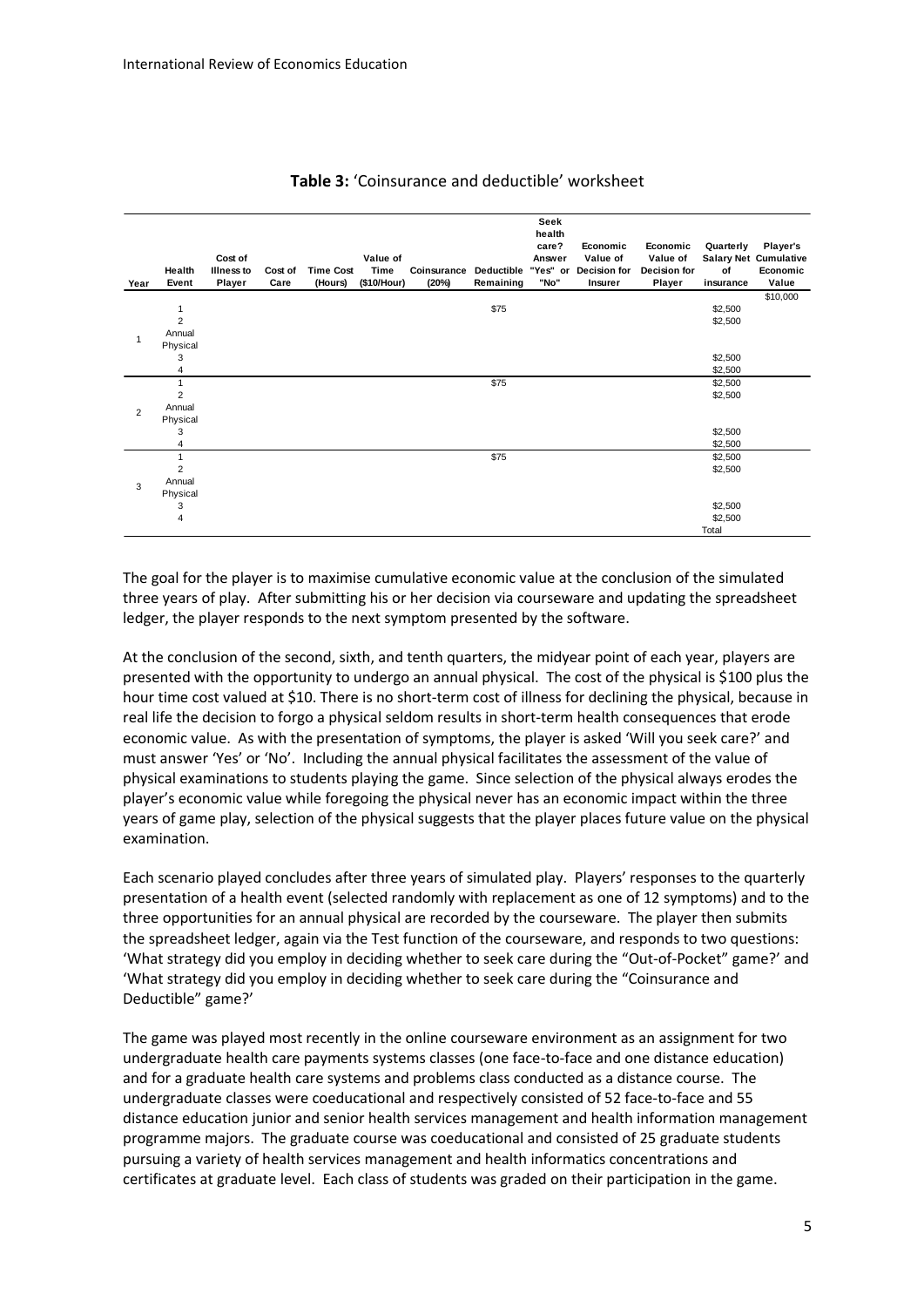Participation was worth 2.5% of the course grade for the undergraduate students and 3% of the course grade for the graduate students. As part of the institutional review process, each student in the three classes was provided with a copy of the draft article and requested to provide explicit permission to use his or her responses from game play. The responses of students not granting explicit permission were removed from analysis. Forty-one of 52 students (78.8%) from the face-to-face undergraduate health care payments systems class, 37 of 55 students (67.3%) from the distance education undergraduate health care payments systems class, and 20 of 25 students (80%) from the distance education graduate health care systems and problems class provided permission.

Students in each of the classes played both the 'Out-of-Pocket' and 'Coinsurance and Deductibles' scenarios after signing into the online Blackboard® environment at the time and place of their choosing. Game play was self-moderated, but each scenario could be played in as little as 10 to 15 minutes. Resources required to play the game were available online. The courseware could be accessed via computer and internet browser. Student choices during both scenarios of game play were recorded by the quizzes supported by the courseware. Analysis of student responses was performed separately by downloading the response files in comma-delimited format and using Excel to perform the statistical computations.

# **3. Results**

Game play clearly illustrates moral hazard. The one-tail paired-samples *t*-test for online game play by the face-to-face undergraduate health care payment systems students indicated that the students accessed care for symptoms significantly more frequently when paying premiums for insurance with a deductible and coinsurance (*M* = 7.76, *SD* = 2.48) than when paying for care out-of-pocket (*M* = 6.88, *SD* = 1.71) , *t*(40) = 1.94, *p* = 0.030. The one-tail paired-samples *t*-test for online game play by the distance education undergraduate health care payment systems students indicated that the students accessed care for symptoms significantly more frequently when paying premiums for insurance with a deductible and coinsurance (*M* = 8.16, *SD* = 2.43) than when paying for care out-of-pocket (*M* = 7.27, *SD* = 1.85) , *t*(36) = 1.99, *p* = 0.027. The one-tail paired-samples *t*-test for online game play by the distance education graduate health care systems and problems students indicated that the students accessed care for symptoms significantly more frequently when paying premiums for insurance with a deductible and coinsurance (*M* = 9.45, *SD* = 1.96) than when paying for care out-of-pocket (*M* = 7.05, *SD* = 1.28) , *t*(19) = 4.71, *p* < 0.001.

Similar results were indicated when the cost of care for symptoms treated were examined. The one-tail paired-samples *t*-test for online game play by the face-to-face undergraduate health care payment systems students indicated that the cost of care for symptoms treated was significantly more expensive for students when paying premiums for insurance with a deductible and coinsurance (*M* = \$365.00, *SD* = \$205.29) than for those paying for care out-of-pocket (*M* = \$290.37, *SD* = \$121.87), *t*(40) = 1.91, *p* = .031. The one-tail paired-samples *t*-test for online game play by the distance education undergraduate health care payment systems students indicated that the cost of care for symptoms treated was significantly more expensive for students when paying premiums for insurance with a deductible and coinsurance (*M* = \$411.49, *SD* = \$172.05) than for those paying for care out-of-pocket (*M* = \$302.16, *SD* = \$92.24), *t*(36) = 3.32, *p* = 0.001. The one-tail paired-samples *t*-test for online game play by the distance education graduate health care systems and problems students indicated that the cost of care for symptoms treated was significantly more expensive for students when paying premiums for insurance with a deductible and coinsurance (*M* = \$486.25, *SD* = \$208.04) than for those paying for care out-of-pocket (*M* = \$288.00, *SD* = \$104.65), *t*(19) = 3.93, *p* < 0.001.

Between the second and third quarter of each year's game play, students also made a choice about whether to undergo an annual physical. Selecting the physical cost \$100 for cost of care and \$10 in time costs; there were no short-term costs of illness for foregoing the physical. Some students chose to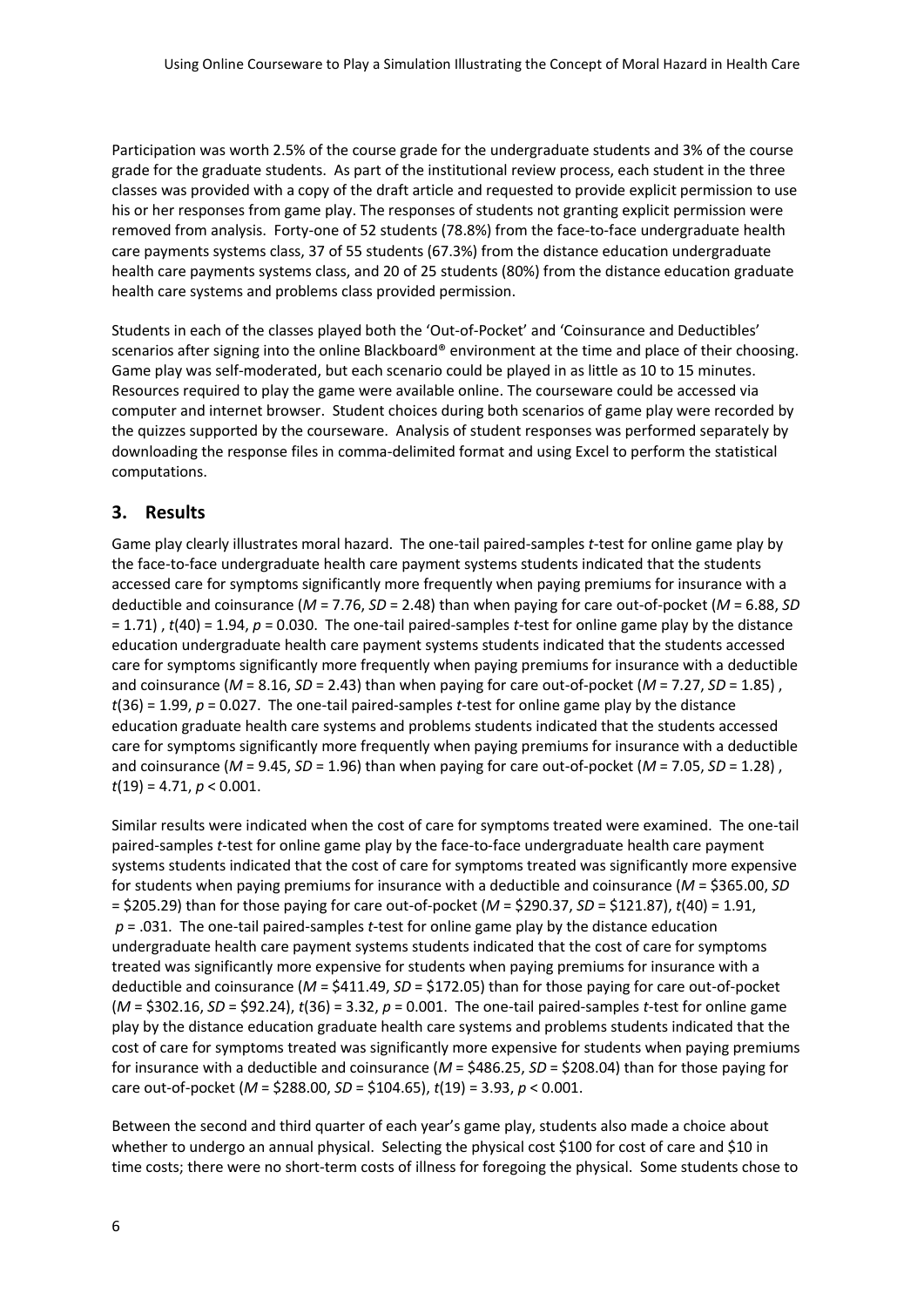undergo an annual physical even though it eroded their economic value. Online game play by the faceto-face undergraduate health care payment systems students indicated that players chose to have a physical on average 1.61 times in a three-year period when paying premiums on insurance with a deductible and coinsurance compared to 1.34 times when paying out-of-pocket. A one-tail pairedsamples *t*-test indicated that the difference was significant (*M* = 1.61, *SD* = 1.12 compared to *M* = 1.34, *SD* = 1.09), *t*(40) = 1.76, *p* = 0.043. Since the cost of the physical is constant at \$100, compared to the earlier presentation of symptoms, the dollar relationship to the times physicals are selected is constant as well. Distance education students in the undergraduate health care payment systems class opted for a physical more frequently and a one-tail paired-samples *t*-test indicated that the difference in selection when players pay premiums for insurance with a deductible and coinsurance  $(M = 2.30, SD = 1.05)$  than when paying out-of-pocket (*M* = 1.62, *SD* = 1.23), was significant, *t*(36) = 3.29, *p* = 0.001. Distance education students in the graduate health care systems and problems class also illustrated moral hazard when choosing to undergo a physical. A one-tail paired-samples *t*-test indicated that the difference in selection when players pay premiums for insurance with a deductible and coinsurance (*M* = 2.40, *SD* = 0.94) than for those paying for care out-of-pocket (*M* = 1.05, *SD* = 1.28), was significant, *t*(19) = 4.76, *p* < 0.001.

Results of game play are summarised in Table 4.

#### **Table 4:** Results

|                      |                                                                               | <b>Table 4: Results</b>    |                      |                      |    |      |                |
|----------------------|-------------------------------------------------------------------------------|----------------------------|----------------------|----------------------|----|------|----------------|
| <b>Measure</b>       | Class                                                                         | <b>Payment Status</b>      | м                    | <b>SD</b>            | N  | t    | p (one-tailed) |
|                      | Face-to-Face Undergraduate Health<br><b>Payment Systems</b>                   | Insurance<br>Out-of Pocket | 7.76<br>6.88         | 2.48<br>1.71         | 41 | 1.94 | 0.030          |
| <b>Accessed Care</b> | <b>Distance Education Undergraduate</b><br><b>Health Payment Systems</b>      | Insurance<br>Out-of Pocket | 8.16<br>7.27         | 2.43<br>1.85         | 37 | 1.99 | 0.027          |
|                      | Distance Education Graduate<br><b>Health Care Systems and Problems</b>        | Insurance<br>Out-of Pocket | 9.45<br>7.05         | 1.96<br>1.28         | 20 | 4.71 | < 0.001        |
|                      | Face-to-Face Undergraduate Health<br><b>Payment Systems</b>                   | Insurance<br>Out-of Pocket | \$365.00<br>\$290.37 | \$205.29<br>\$121.87 | 41 | 1.91 | 0.031          |
| Cost of Care         | <b>Distance Education Undergraduate</b><br><b>Health Payment Systems</b>      | Insurance<br>Out-of Pocket | \$411.49<br>\$302.16 | \$172.05<br>\$92.24  | 37 | 3.32 | 0.001          |
|                      | <b>Distance Education Graduate</b><br><b>Health Care Systems and Problems</b> | Insurance<br>Out-of Pocket | \$486.25<br>\$288.00 | \$208.04<br>\$104.65 | 20 | 3.93 | < 0.001        |
| Chose Physical       | Face-to-Face Undergraduate                                                    | Insurance<br>Out-of Pocket | 1.61<br>1.34         | 1.12<br>1.09         | 41 | 1.76 | 0.043          |
|                      | <b>Distance Education Undergraduate</b>                                       | Insurance<br>Out-of Pocket | 2.30<br>1.62         | 1.05<br>1.23         | 37 | 3.29 | 0.001          |
|                      | Distance Education Graduate<br>Health Care Systems and Problems               | Insurance<br>Out-of Pocket | 2.40<br>1.05         | 0.94<br>1.28         | 20 | 4.76 | < 0.001        |

## **4. Discussion**

When presented with symptoms, moral hazard was illustrated by the students of all three classes. They sought care more frequently when insured and the cost of care sought was greater. Student completion of the spreadsheet ledgers forced students to consider the economic consequences of their choices and provided the instructor with the opportunity to check whether students understood how to calculate premium costs, out-of-pocket costs, and deductible and coinsurance cost-shares. Responses to the questions 'What strategy did you employ in deciding whether to seek care during the "Out-of-Pocket" game?' and 'What strategy did you employ in deciding whether to seek care during the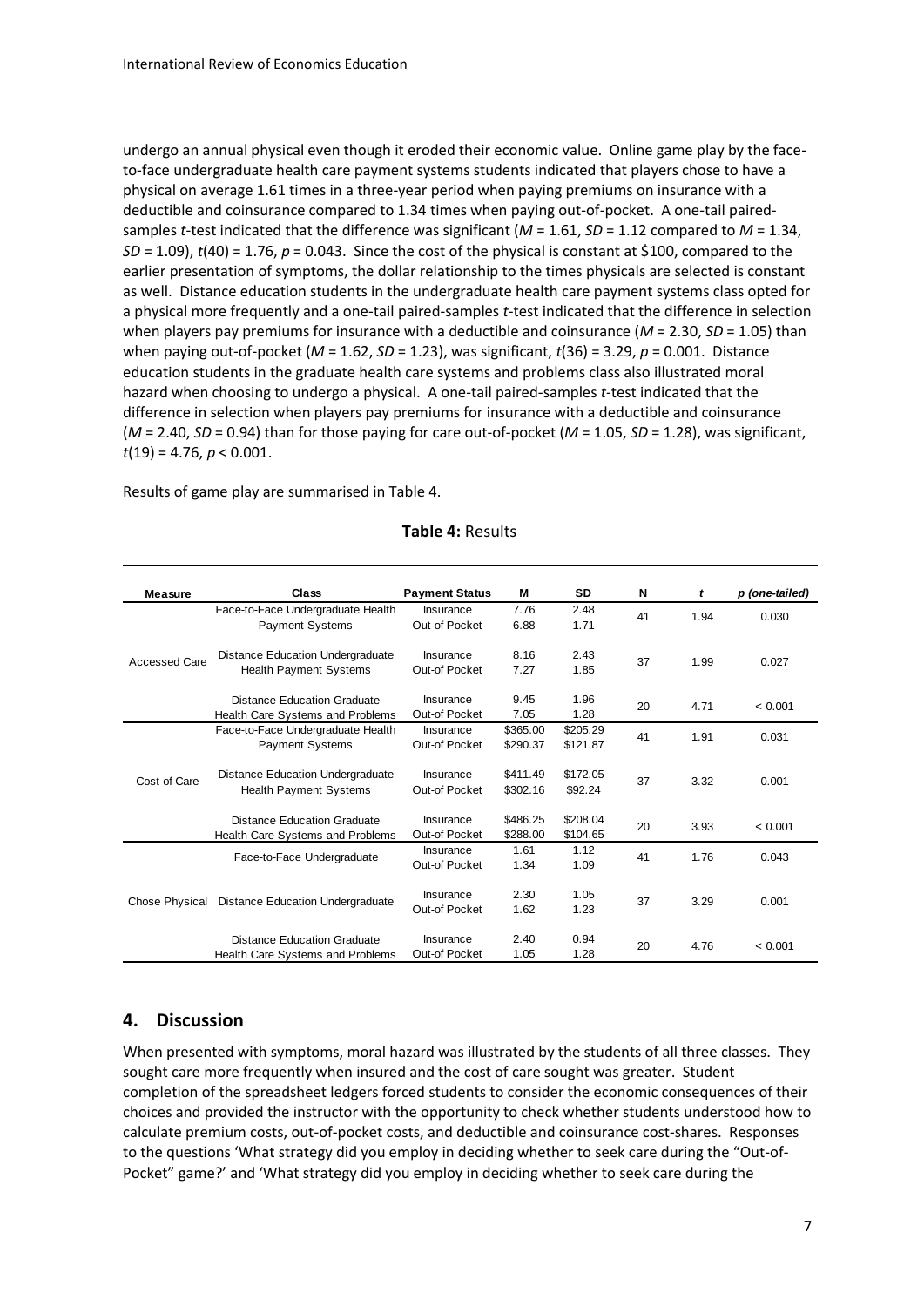"Coinsurance and Deductibles" game?' served as the catalyst for discussion in the face-to-face undergraduate health care payment systems class which was recorded and viewed by the distance education class. The students in the graduate health care systems and problems class discussed their game play in an online chat session. Interpretation by the author of the students' expressed strategies with and without insurance was somewhat subjective, but led to the following judgment of student responses which is summarized by Table 5. Some students were clearly able to articulate the optimal strategy for accumulating economic value when playing the 'Out-of-Pocket' scenario – Choose Care when Cost of Care + Time Cost < Cost of Illness. Responses ranged from 35% for the face-to-face undergraduate health care payment systems students to approximately 40% for both the distance education undergraduate health care payment systems students and the graduate health care systems and problems students taught at a distance. A smaller percentage (2.50% for the face-to-face undergraduate health care payment systems students, 8.11% for the distance education undergraduate health care payment systems students, and 13.33% of the distance education graduate health care systems students) professed confusion or having figured a strategy out only after completing game play. The remainder of the students for each class was only able to articulate a partial strategy.

The best strategy was less clear during the 'Coinsurance and Deductible' scenario. For those players able to articulate a distinct, rational strategy, two strategies emerged: 1) Choose Care when Cost of Care + Time Cost < Cost of Illness while monitoring the effect on cost-sharing once the deductible was consumed and 2) Consume the deductible as quickly as possible to gain the cost-sharing advantage of insurance. 15.00% of the face-to-face undergraduate health care payment systems students, 21.62% of the distance education undergraduate health care payment systems students, and 6.67% of the graduate health care systems and problems students taught at a distance clearly articulated the strategy Choose Care when Cost of Care + Time Cost < Cost of Illness while monitoring the effect on cost-sharing once the deductible was consumed. 20.00% of the face-to-face undergraduate health care payment systems students, 21.62% of the distance education undergraduate health care payment systems students, and 26.67% of the graduate health care systems and problems students taught at a distance chose to seek care and/or undergo a physical in order to consume the deductible for insurance to come into play. A smaller percentage (5.00% for the face-to-face undergraduate health care payment systems students, 2.70% for the distance education undergraduate health care payment systems students, and 6.67% of the graduate health care systems and problems students taught at a distance) professed confusion or having figured a strategy out only after completing game play. The remainder of the students for each class were only able to articulate a partial strategy.

One phenomenon of game play was highlighted by further discussion. Once the deductible was consumed, insurance coverage allowed care to be sought at 80% discount. Even so, in the absence of catastrophic loss not represented by the symptoms presented during game play, this insurance advantage was not sufficient to overcome the cost of the premiums. Noting that fact and asking a question about the value of insurance in those circumstances facilitated further discussion about risk aversion and the role of insurance in mitigating the risk of catastrophic loss.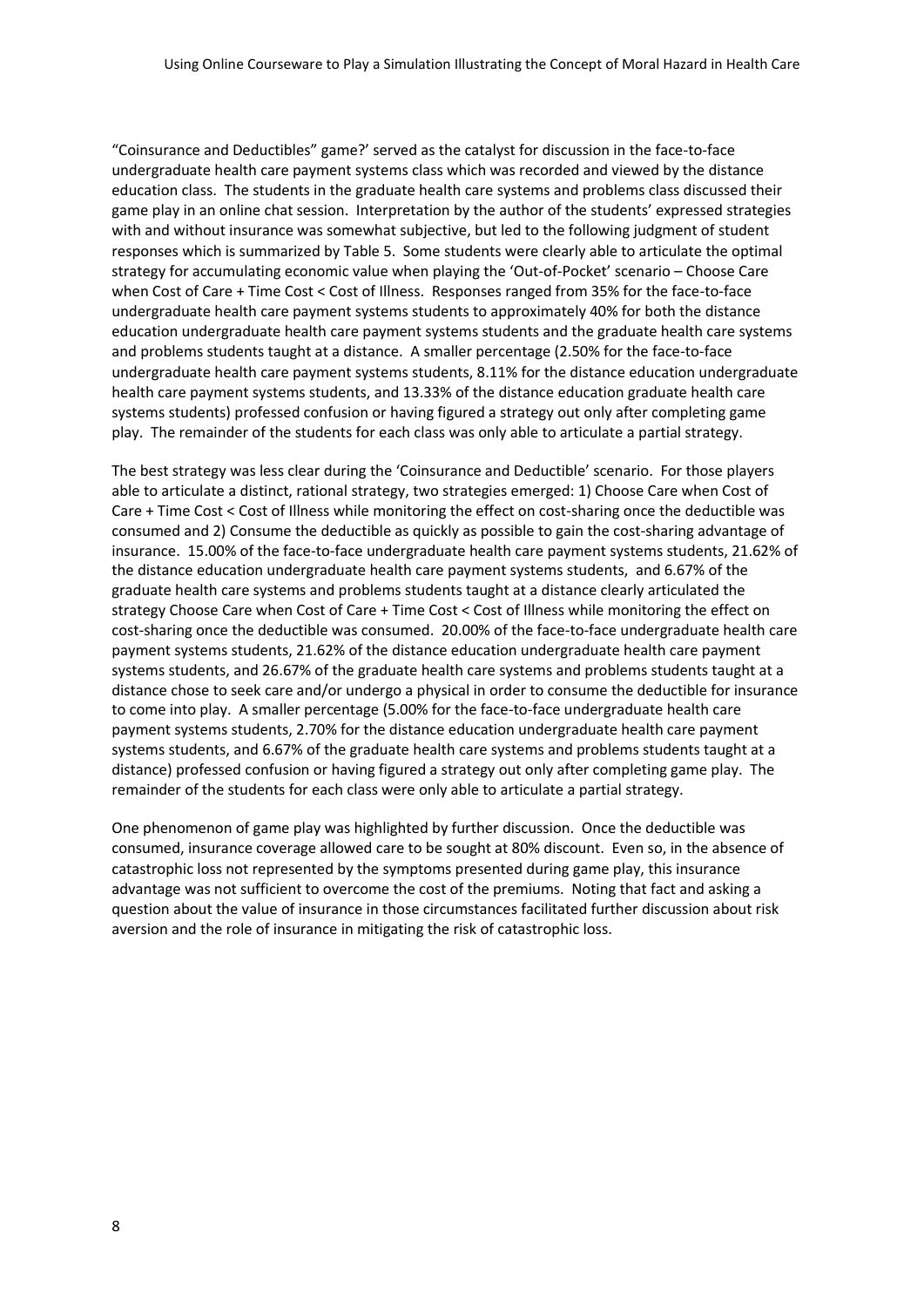| <b>Class</b>                               | <b>Strategy</b>                                                | <b>Out-of-Pocket</b> | <b>Copy and Deductible</b> |  |
|--------------------------------------------|----------------------------------------------------------------|----------------------|----------------------------|--|
| Face-to-face<br>undergraduate health       | Choose care when cost of care<br>+ time cost < cost of illness | 35.00% (14)          | 15.00% (6)                 |  |
| payment systems <sup>1</sup>               | Partial strategy articulated                                   | 62.50% (25)          | 60.00% (24)                |  |
|                                            | Consume deductible                                             |                      | 20.00% (8)                 |  |
|                                            | Incorrect strategy/no strategy                                 | $2.50\%$ (1)         | $5.00\%$ (2)               |  |
| Distance education<br>undergraduate health | Choose care when cost of care<br>+ time cost < cost of illness | 40.54% (15)          | 21.62% (8)                 |  |
| payment systems                            | Partial strategy articulated                                   | 51.35% (19)          | 54.05% (20)                |  |
|                                            | Consume deductible                                             |                      | 21.62% (8)                 |  |
|                                            | Incorrect strategy/no strategy                                 | $8.11\%$ (3)         | $2.70\%$ (1)               |  |
| Distance education<br>graduate health care | Choose care when cost of care<br>+ time cost < cost of illness | 40.00%<br>(6)        | $6.67\%$ (1)               |  |
| systems and problems <sup>2</sup>          | Partial strategy articulated                                   | 46.67% (7)           | 60.00%<br>(9)              |  |
|                                            | Consume deductible                                             |                      | 26.67% (4)                 |  |
|                                            | Incorrect strategy/no strategy                                 | 13.33%<br>(2)        | 6.67%<br>(1)               |  |

#### **Table 5:** Strategy

The opportunity to choose to undergo an annual physical was an interesting nuance of game play. Students from all three classes chose to undergo at least one physical on average when paying out-ofpocket within the three years represented by game play. This choice was made even though the physical clearly reduced short-term cumulative economic value. Responses by some of the students indicated that they were willing to accept this loss because of the benefits perceived from having a physical. Although not every student choosing to receive a physical when paying out-of-pocket discussed their choice as a part of their strategy, of the 24 students from the three classes in total who explicitly stated that they had opted to receive at least one physical during the three-year period of game play, 18 commented that physicals had preventive value, were important, or were perceived to influence the outcome of the game. This suggests that some students regarded the physical as a kind of insurance. Although the probability of discovering imminent, catastrophic illness as the result of a physical is low, risk aversion provides an incentive to manage risk through the periodic screening offered by a physical even if payment is made out-of-pocket. If risk aversion contributes to the purchase of a physical out-of-pocket, moral hazard suggests that the availability of insurance should contribute to the decision to purchase additional physicals as was demonstrated by game play. Indeed, the students in all three classes chose to undergo a physical significantly more frequently when paying for insurance with a deductible and coinsurance. Although anticipated, this is not a trivial result. Another possible response illustrative of moral hazard was suggested by Helwege (1996, p. 60) while describing a policy exercise: 'The patient may engage in a suboptimal level of preventive care, knowing that an insurer will bear a significant portion of an acute health crisis.' In this exercise, some students responded that they made the choice to purchase additional physicals because of the benefits perceived from having a physical and others as a means of consuming the deductible more quickly to bring the benefits of insurance into play.

 $\overline{a}$ 

 $<sup>1</sup>$  One response not available for analysis</sup>

<sup>&</sup>lt;sup>2</sup> Five responses not available for analysis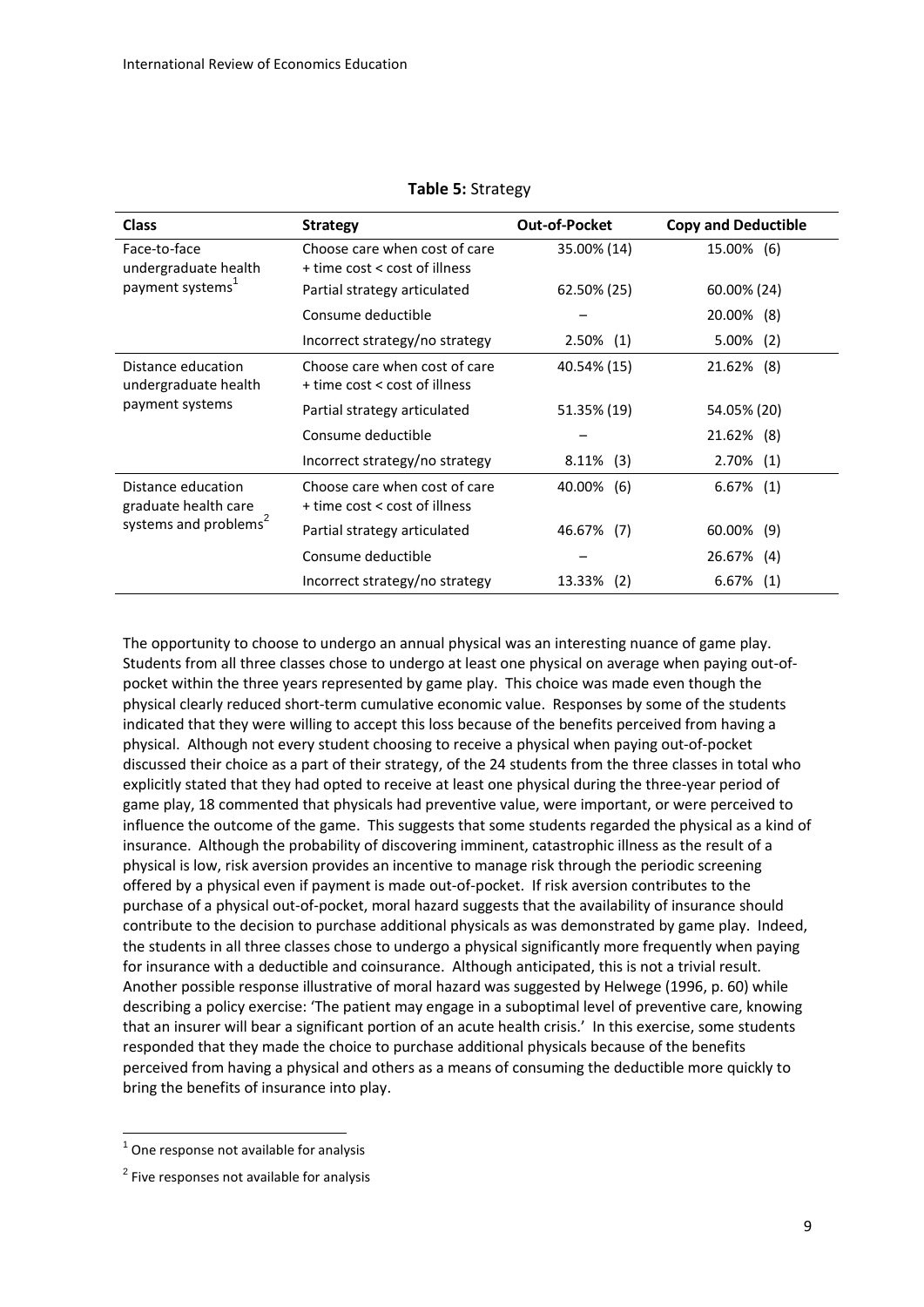# **5. Conclusions**

Playing the two scenarios of this moral hazard game engages students in deciding whether to seek care when presented with symptoms after considering the economic impact of their decisions. The concept of moral hazard is illustrated by game play rather than simply cited during lecture, and students are actually able to see during the after-action briefing how they or their peers tend to seek care more frequently and at greater cost when insured.

The use of online courseware in both face-to-face and distance classes produced additional advantages:

- 1. The courseware was familiar to both students and faculty.
- 2. Use of the online courseware facilitated a dynamic environment. Symptoms and associated costs were presented randomly at scheduled intervals (in this case, quarterly). When a previous version of the game was played as a static spreadsheet game, all of the symptoms and costs were presented at once. Even though players were supposed to make decisions to seek care iteratively, the ability to 'look ahead' to view upcoming symptoms allowed students to game their selections in the earlier version.
- 3. Functions inherent to the courseware required no specific programming skills by the instructor.
- 4. Administration of the game could be packaged effectively within the courseware. Preview materials to be read prior to game play, the game itself, and debriefing/after-action materials all could be packaged within the same folder.
- 5. Responses were conveniently recorded for retrieval and analysis. Although arranging the data so that Excel could perform the statistical computations after the response files were downloaded from the courseware was somewhat tedious, the procedure was still an improvement over the previous version of the game.

Finally, play of the game facilitated further classroom discussion about risk aversion and insurance theory.

# **Author's note**

The author thanks the editor and two anonymous referees for constructive feedback. This game is available to other instructors teaching with Blackboard®. Contact the author by email [\[kennedym@ecu.edu\]](mailto:kennedym@ecu.edu) or telephone [+1 (252) 744-6182] for assistance in importing the necessary files.

# **References**

Brown, D. G. (2001). 'Hybrid courses are best', *Syllabus,* vol. 15(1), p. 22.

Feldstein, P.J. (2005). *Health Care Economics* (6<sup>th</sup> edn), Florence, KY: Delmar Cengage Learning.

Folland, S., Goodman, A.C. and Stano, M. (2010). *The Economics of Health and Health Care* (6<sup>th</sup> edn), Upper Saddle River, New Jersey: Prentice Hall.

Foshay, W.R. (2002). 'Distance learning: Is that all there is, my friend?' *The Quarterly Review of Distance Education,* vol. 3(1), pp. 65–74.